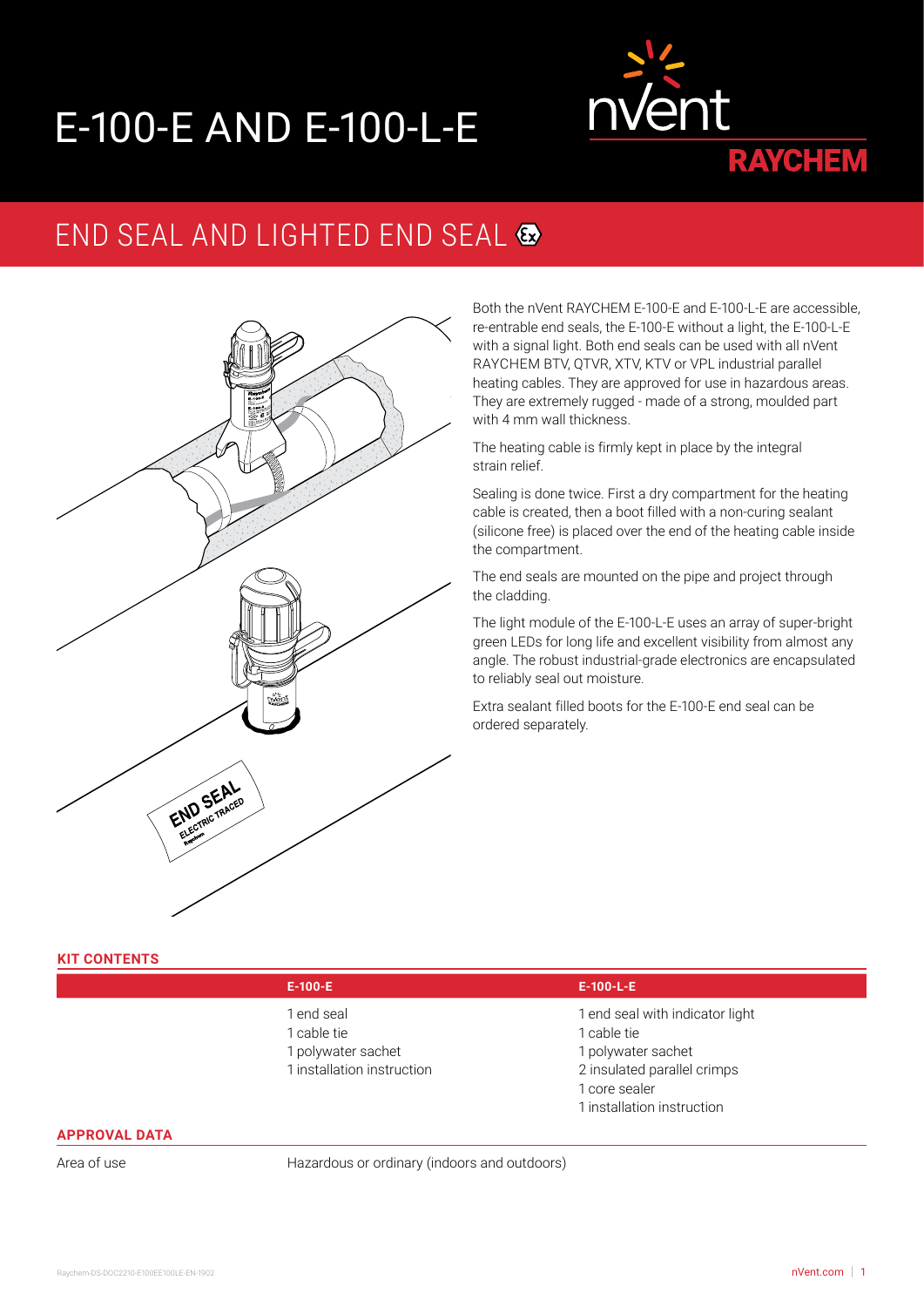PTB 09 ATEX 1060 U II 2G Ex e II II 2D Ex tD A21 IP66 IECEx PTB 09.0038U Ex e II Ex tD A21 IP66  $\mathbb{S}\mathbb{R}^*$  Ex e II T\*

#### **E-100-E E-100-L-E**

Sira 14ATEX3015X  $\bigotimes$  II 2GD Ex e mb IIC T\* Gb Ex tb IIIC T\*\*\*°C Db  $Ta = -40°C$  to  $+40°C$ 

IECEx SIR 14.0007X Ex e mb IIC T\* Gb Ex tb IIIC T\*\*\*°C Db Ta = -40°C to +40°C  $\widetilde{f_{\text{NN}}}$  CLI, ZN1, AEx e mb IIC T\* Gb  $(1)$ <br> $\widetilde{f_{\text{NN}}}$   $\widetilde{f_{\text{NN}}}$   $\widetilde{f_{\text{NN}}}$  the IIC T\*  $\mathbf{B}$  Ex e mb IIC T\* Gb ZN21 AEx tb IIIC T\* Ex tb IIIC T\*\*\*°C Db

DNV Certificate No. E-11564 and E-11565

\*For T-rating, see heating cable or design documentation (1) Except VPL



ТС RU C-BE.МЮ62.В.00054/18 Ex e IIC Gb U Ex tb IIIC Db U Ex e mb IIC Gb U Ex tb mb IIIC Db U Ta -55°C…+56°C IP66 ООО "ТехИмпорт"



ТС RU C-BE.МЮ62.В.00054/18 Ex e IIC Gb U Ex tb IIIC Db U Ex e mb IIC Gb U Ex tb mb IIIC Db U Ta -55°C…+56°C IP66 ООО "ТехИмпорт"

#### **PRODUCT SPECIFICATIONS**

|                                    | $E-100-E$                                                                                                                                                                | $E-100-L-E$                             |
|------------------------------------|--------------------------------------------------------------------------------------------------------------------------------------------------------------------------|-----------------------------------------|
| Max. pipe temperature              | Refer to heating cable specification (absolute maximum is 260°C)                                                                                                         |                                         |
| Max. operating voltage             | 480 V*                                                                                                                                                                   | 277V                                    |
|                                    | *Extra conditions for safe use apply for voltages above 277 V.<br>Please refer to the certificate or installation instructions for full details.                         |                                         |
| Ambient temperature range          | $-50^{\circ}$ C to $+56^{\circ}$ C*                                                                                                                                      | $-40^{\circ}$ C to $+40^{\circ}$ C      |
|                                    | *Extra conditions for safe use apply for ambient temperatures above +40°C.<br>Please refer to the summary the certificate or installation instructions for full details. |                                         |
| Min. installation temperature      | $-50^{\circ}$ C                                                                                                                                                          | $-40^{\circ}$ C                         |
| Overall height                     | $171 \,\mathrm{mm}$                                                                                                                                                      | 197 mm                                  |
| Outer diameter                     | 46 mm<br>Usable with up to 100 mm thermal insulation                                                                                                                     | 66 mm                                   |
| Ingress protection                 | IP66, Type 4X                                                                                                                                                            | IP66, Type 4X                           |
| Impact resistance                  | EN 60079-30-1, ≥ 7 joules                                                                                                                                                | EN 60079-30-1, $\geq$ 7 joules          |
| UV stability                       | No degradation after > 1000 h                                                                                                                                            | No degradation after > 1000 h           |
| Solvent resistance                 | Excellent                                                                                                                                                                | Excellent                               |
| Strain relief                      | $>250$ N                                                                                                                                                                 | $>250$ N                                |
| <b>LIGHT SOURCE</b>                |                                                                                                                                                                          |                                         |
| Type                               |                                                                                                                                                                          | Green LEDs                              |
| Voltage rating range               |                                                                                                                                                                          | 110-277 Vac, 50/60 Hz                   |
| Power consumption                  |                                                                                                                                                                          | < 2 W                                   |
| Electromagnetic immunity/emissions |                                                                                                                                                                          | Complies with IEC61000-6 and IEC61000-4 |
|                                    |                                                                                                                                                                          |                                         |

#### **INSTALLATION DATA**

Tools required Cable knife, wire cutters, screwdriver Cable knife, wire cutters, screwdriver, crimp tool (Panduit-CT-100), long nose pliers